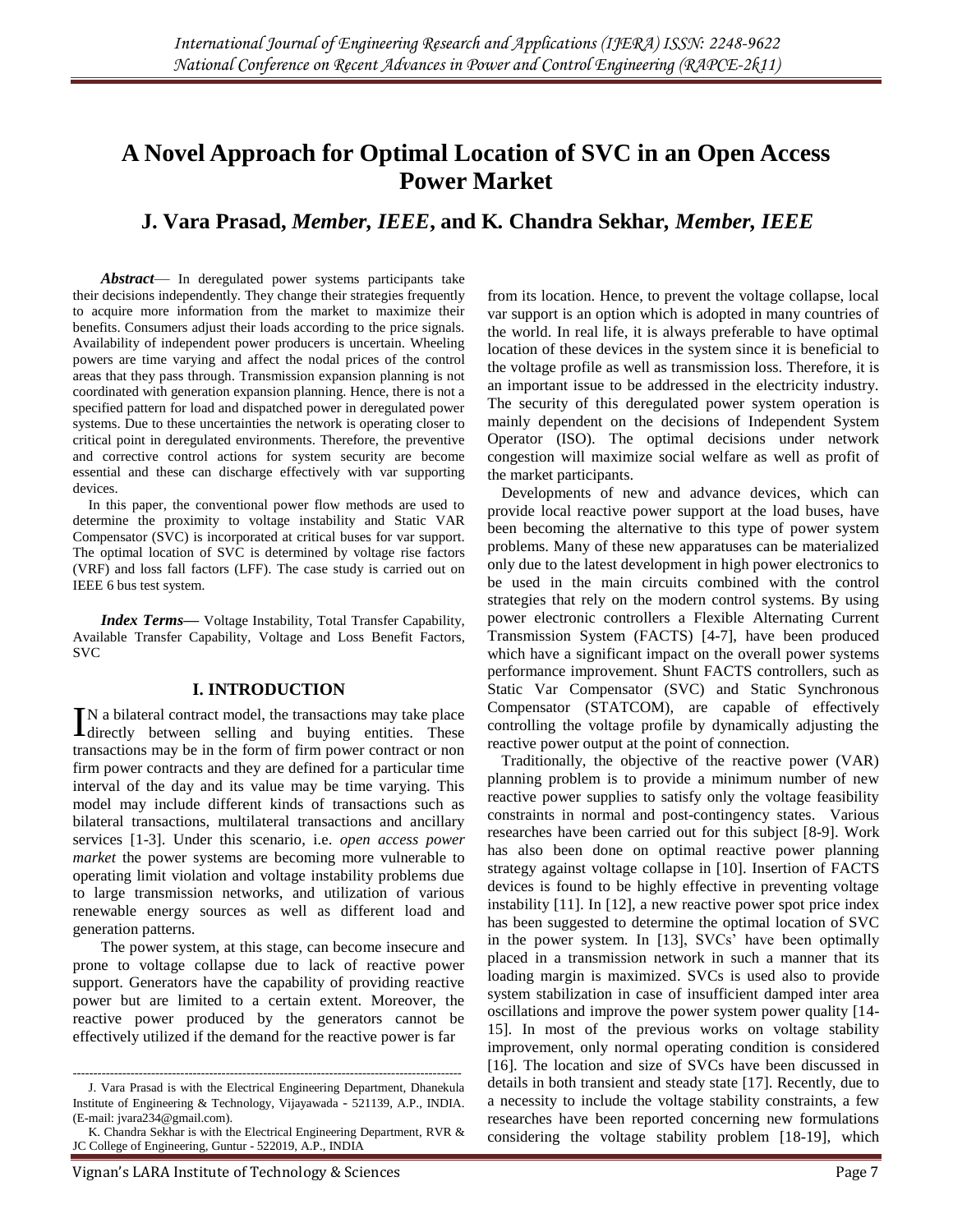provides more realistic solutions for the VAR planning problem. However, the obtained solutions are sometimes too expensive since they satisfy all of the specified feasibility and stability constraints. In [20], a new formulation and solution method are presented for the VAR planning problem including FACTS devices, taking into account the issues just mentioned. Static VAR Compensator is a shunt connected controller capable of all possible benefits of FACTS devices [21]. So this paper is addressing the concept of optimal placement of SVC for improvement in open access system performance considering bus voltage and line loadability considerations.

This paper is organized as follows: Following the introduction, different voltage instability analysis methods are described in section II. Then in section III, evaluation of Available Transmission Capability (ATC) considering voltage stability constraint and line MVA constraints is explained briefly. The case study with different bilateral transactions between various sources/sink with and without SVC is carried out and simulation results are given in section IV. Finally, brief conclusions are deduced.

# **II. STATIC VOLTAGE INSTABILITY ANALYSIS**

Static voltage instability is mainly associated with reactive power imbalance. This imbalance mainly occurs on a local network or a specified bus in a system. Therefore, the reactive power supports must be locally adequate. With static voltage stability, slowly developing changes in the power system occur that eventually lead to a shortage of reactive power and declining voltage. This phenomenon can be seen in Figure 1, a plot of power transferred versus voltage at the receiving end.



These kinds of plots are generally called P - V curves or "nose" curves. As power transfer increases, the voltage at the receiving end decreases. Eventually, a critical (nose) point, the point at which the system reactive power is out of usage, is reached where any further increase in active power transfer will lead to very rapid decrease in voltage magnitude. Before reaching the critical point, a large voltage drop due to heavy reactive power losses is observed. The only way to save the system from voltage collapse is to reduce the reactive power load or add additional reactive power before reaching the point of voltage collapse.

The analysis of static voltage stability can also be possible with conventional load flow methods. In general, the nonlinear power flow equations will solve usually with iterative techniques such as the Gauss-Seidal (GS), Newton-Raphson (NR) and P-Q decoupling or Fast Decoupled (FD) methods [22, 23]. Based on accuracy and time taken for convergence, these methods will play a key role in different studies. The convergence is quite sensitive to the starting values assumed in GS method. Fortunately, in a load flow study a starting vector close to the final solution can be easily identified with previous experience. The NR method is a powerful method of solving non-linear algebraic equations. It works faster and is sure to converge in most cases as compared to the GS method. It is indeed the practical method of load flow solution of large power networks. Its only draw is the large requirement of computer memory which has been overcome through a compact storage scheme. Convergence can be considerably speeded up by performing the first iteration through the GS method and using the values obtained for starting the NR iterations [23]. In conventional NR method, the Jacobean matrix represents the week coupling between  $P-\delta$  and  $Q-V$ , and therefore will ignore in FD method. Any such approximation reduces the true quadratic convergence to geometric one, but there are compensating computational benefits. In addition to the above approximation, physically justifiable simplifications in FD method causes to improvement in speed without much loss in accuracy of previous methods [24, 25]. The application of these load flow solution methods in present deregulated power system analysis is dependent on its accuracy, speed and capability of handling unequal constraints. To analyze complete system elements' operating status, the NR method has been used exclusively. To permit bilateral contracts, the maximum loading point limited by voltage stability is determined using NR method. In general, the voltage constrained maximum loading limit i.e. nose of the PV curve is determined using continuation method [26, 27].

The continuation power flow (CPF) analysis is robust and flexible and suited for solving load flow problems with convergence difficulties. However, the method is very slow and time consuming. Hence the better approach is to use combination of conventional load flow method i.e. NR or FD and continuation method. Starting from the base case, load flow is solved using a conventional method to compute power flow solutions for successively increasing load levels until a solution cannot be obtained. Hereafter, the continuation method is restored to obtain the load flow solutions. Normally, the continuation method is required only if solutions are required exactly at and past the critical point [23]. The detailed information about CPF can be obtained from [26, 27]. The aim of load flow solution is limited to identify critical load point; hence in this paper we have used NR method only.

## **III. SENSITIVITY ANALYSIS FOR SVC PLACEMENT**

Sensitivity indices have been used in this work to optimally place a SVC controller to increase power system security. The purpose of the voltage sensitivity analysis is to improve the voltage profile and to minimize system real power losses through the optimal reactive power controls (i.e., adding VAR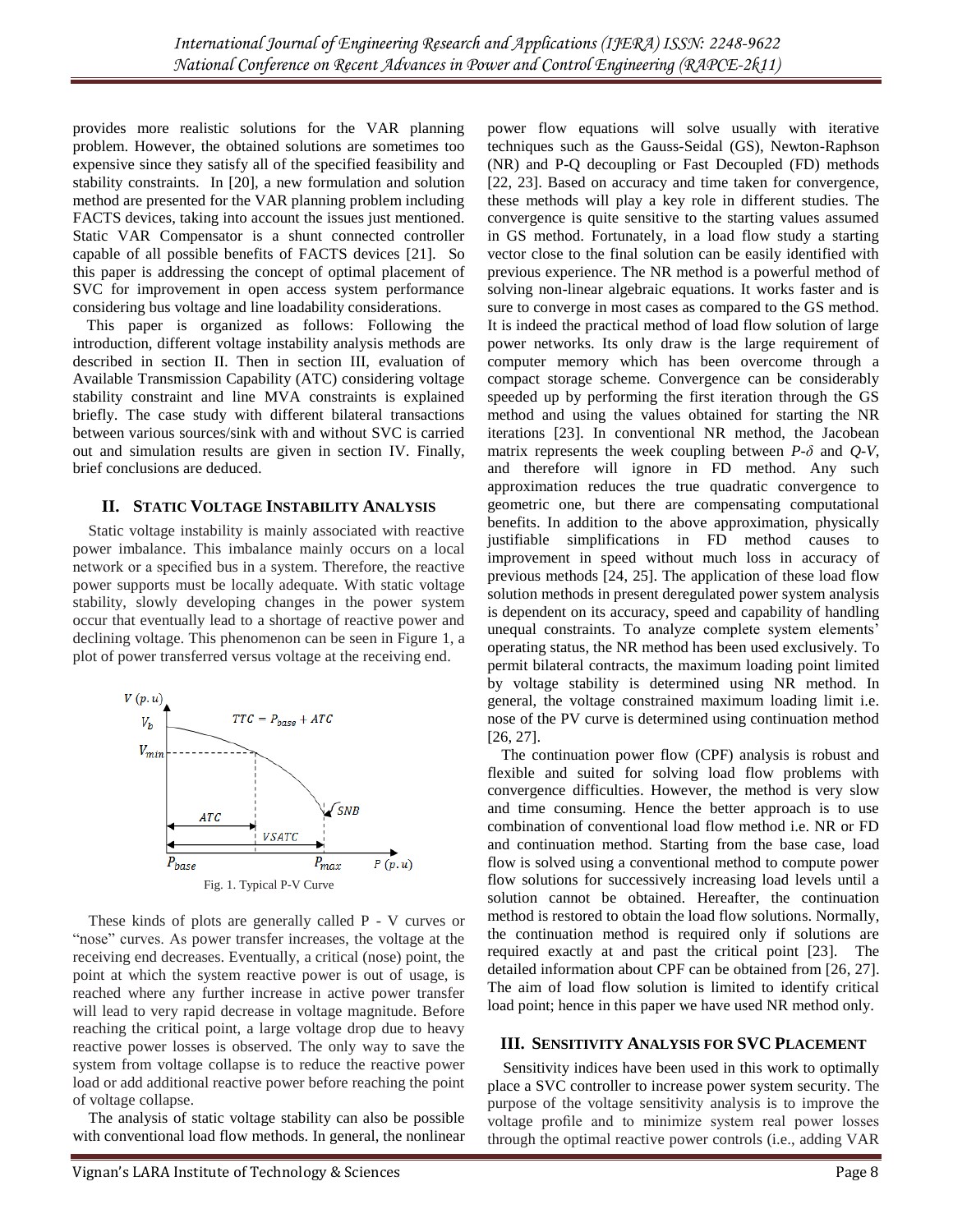supports). These goals are achieved by proper adjustments of VAR variables in power networks through seeking the weak buses in the system. Therefore, if the voltage magnitude at generator buses, VAR compensation (VAR support), and transformer tap position are chosen as the control variables, the optimal VAR control model can be represented as:

 $Min$   $P_{Loss}(Q_{support}, V_{Gen}, a_{tap})$  $(1)$ Such that

$$
Q(Q_{support}, V_{Gen}, a_{tap}, V_{Load}) = 0
$$
\n(2)

$$
Q_{Gen,min} \leq Q_{Gen}(Q_{support}, V_{Gen}, a_{tap}) \leq Q_{Gen,max}
$$
 (3)

$$
V_{\text{load,min}} \leq V_{\text{load}}(Q_{\text{support}}, V_{\text{Gen}}, a_{\text{tap}}) \leq V_{\text{load,max}} \tag{4}
$$

$$
Q_{support,min} \leq Q_{support} \leq Q_{support,max} \tag{5}
$$

$$
V_{Gen,min} \le V_{Gen} \le V_{Gen,max} \tag{6}
$$

 $(7)$  $a_{tap,min} \leq a_{tap} \leq a_{tap,max}$ 

Here  $P_{Loss}$  is the real power loss in the system,  $Q_{support}$  is the VAR support in the system,  $V_{Gen}$  is a voltage magnitude of the generator buses,  $Q_{Gen}$  is the reactive power generation in the system,  $a_{\text{tap}}$  is the tap position of the transformer and  $V_{\text{load}}$  is the voltage magnitude of load buses. In the subscripts "min" and "max" represent the lower and upper limits of the constraint, respectively.

Two kinds of sensitivity - related factors can be computed through equations (1) to (7). Here they are called *voltage benefit factors* (VBF) and *loss benefit factors* (LBF), which are expressed as follows [28]:

$$
LBF_p = \frac{\sum_p (P_{Loss, b} - P_{Loss(q_{support, p})})}{Q_{support, p}} \times 100\% \ p \in NL \quad (8)
$$

$$
VBF_p = \frac{\sum_p \left( V_{p(Q_{support,p})} - V_{p,b} \right)}{Q_{support,p}} \times 100\% \quad p \in NL
$$

Here  $V_{p,b}$  and  $P_{Loss,b}$  are the base case voltage at bus p and the real power loss in the system in base case respectively. Similarly  $V_p(q_{support,p})$  and  $P_{Loss}(q_{support,p})$  are the voltage at bus p and the real power loss in the system after VAR support i.e.,  $Q_{support,p}$  at bus *p* respectively.

## **IV. TRANSFER CAPABILITY CALCULATIONS**

## *A.Mathematical Model for TTC Calculation*

The total transfer capability (TTC) is defined as "the amount of electric power that can be transferred over the interconnected transmission network in a reliable manner while meeting all of a specific set of defined pre and post contingency system conditions"[29]. Mathematically

$$
TTC = min\{P_{max, I_{Limit}}, P_{max, V_{Limit}}, P_{max, S_{Limit}}\}
$$
 (10)

The above equation can also valid for determination of security constrained TTC. This paper is focusing mainly on voltage instability due to lack of var support, hence  $P_{\text{max},V_{\text{Limit}}}$  is the maximum transferable power through the interface between seller and buyer buses and it is consider as the point of proximity to voltage instability.

The ability of power systems to remain bus voltages within certain acceptable intervals either if it is operated under normal conditions or undergo some contingencies has to be considered seriously owing to the consequences of voltage stability fails that can lead to blackouts. Therefore, it is essential to understand those basic concepts and tools related to this phenomenon. Thus, it would be possible to use these analyses to enhance the new energy management environment.

A loading parameter,  $\lambda$  is used in power system analyses in order to apply a general mathematical theory to classify instabilities, namely, bifurcation theory [30]. Moreover, this methodology reports quantitative information in the neighborhood of particular points, such as collapse points and unstable points. Therefore, system equations need to include, besides state variables  $x$ , a new set of parameters,  $\lambda$ , as follows:

$$
f(x,\lambda) = 0 \tag{11}
$$

The classical approach for optimizing the loading parameter λ could be the following one:

$$
P_{G_i} = (1 + \lambda) P_{G_i,0} \tag{12}
$$

$$
P_{SG,i} = P_{Gi} - P_{Gi,0} = \lambda P_{Gi,0}
$$
 (13)

$$
(9) \ \ P_{Di} = (1 + \lambda) P_{Di,0} \tag{14}
$$

$$
P_{BD,i} = P_{Di} - P_{Di,0} = \lambda P_{Di,0}
$$
 (15)

where  $P_{\text{Gi}}$  and  $P_{\text{Gi},0}$  are generations at voltage instability point and at current operating point respectively. Similarly  $P_{Di}$  and  $P_{\text{Di},0}$  are system demands at voltage instability point and at current operating point respectively. The  $P_{5G,i}$ ,  $P_{BD,i}$  are the available generation and demand at seller bus and at buyer buses respectively. The generation and load multiplied by  $\lambda$ , in (12) and (15) depend only on the market participants, being this formulation appropriated to determine the impact of on security and to maximize that effect. Nevertheless,  $(3)$  and  $(4)$ optimizes the auction results and the transaction outside the bid process to improve the system security.

According to the mathematical theory introduced previously, it is possible to distinguish two types of singular points associated to the condition of Jacobian matrix, namely,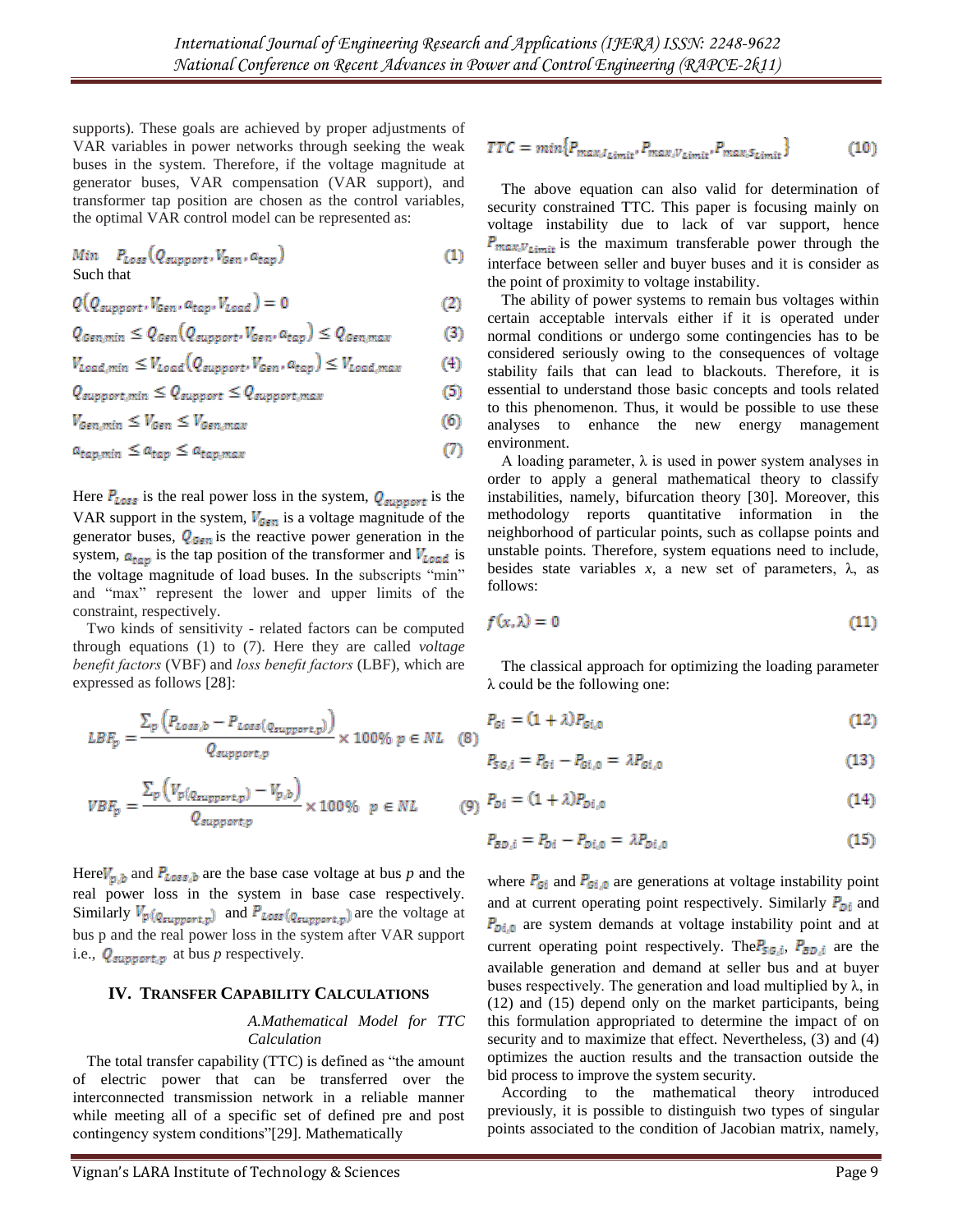SNB (*Saddle Node Bifurcation*) and LIB (*Limit Induced Bifurcation*) [31-33]. The latter is related to the disappearance of steady-state solutions when system control limits are reached, for example maximum generator reactive power limits. The former is characterized by two equilibriums, one stable and one unstable, being the maximum power transfer capacity when not other boundaries get active before. Therefore, both of them might lead to voltage collapse.

The SVC is installed at the critical bus for var support, i.e. the load bus which has gone through under voltage constrained. The compensation level of installed SVC in the system is determined such that to transfer the required amount of transaction level from seller bus to buyer bus without compromising in voltage stability.

## *B.Available Transfer Capability Calculation*

According to [34], "ATC is a measure of the transfer capability remaining in the physical transmission network for further commercial activity over and above already committed users". This term is defined through the *Total Transfer Capability* (TTC), *Transmission Reliability Margin* (TRM), *Existing Transmission Commitments* (ETC) and *Capacity Benefit Margin* (CBM). Mathematically

$$
ATC = TTC - TRM - ETC \tag{16}
$$

In the case study, we have considered as ETC as equal to base case load and TRM is zero since the loading of the network is limited to 95% only.

#### *C. Enhancement of ATC using SVC*

The ATC value obtained in the previous section is enhanced to a small range using SVC placement at optimal location. The location of SVC is decided based on sensitivity factors as mentioned in section III. The optimal values of SVC are determined for the network congestion free. In this work, to focus on the SVC application for congestion management, we have not limited the range of SVC.

## *D. Static Model of SVC*

The shunt compensator SVC is simply a static capacitor/reactor with susceptance  $B_{SVC}$  [35]. Fig. 1 shows the equivalent circuit of the SVC can be modeled as a shuntconnected variable susceptance  $B_{SVC}$  at bus-*p*.



Fig. 2: Shunt Variable Susceptance Model

With reference to Figure 2, the current drawn by the SVC is:

$$
I_{\text{svo}} = j B_{\text{svo}} E_p \tag{17}
$$

and the reactive power drawn by the *SVC*, which is also the reactive power injected at bus *p*, is

$$
Q_{svc} = Q_p = -E_p^2 B_{svc}
$$
 (18)

The Linearized equation is given by Equation (5.6), where the equivalent susceptance  $B_{\text{spec}}$  is taken to be the state variable:

$$
\begin{bmatrix} \Delta P_p \\ \Delta Q_p \end{bmatrix}^{(k)} = \begin{bmatrix} 0 & 0 \\ 0 & Q_p \end{bmatrix}^{(k)} \begin{bmatrix} \Delta \theta_k \\ \Delta B_{\text{syc}} \\ \hline B_{\text{syc}} \end{bmatrix}^{(k)} \tag{19}
$$

At the end of iteration (*k*), the variable shunt susceptance  $B<sub>SVC</sub>$  is updated according to

$$
B_{\text{succ}}^{(k)} = B_{\text{succ}}^{(k-1)} + \left(\frac{\Delta B_{\text{succ}}}{B_{\text{succ}}}\right)^{(k)} B_{\text{succ}}^{(k-1)} \tag{20}
$$

The changing susceptance represents the total SVC susceptance necessary to maintain the nodal voltage magnitude at the specified value. Once the level of compensation has been computed then the thyristor firing angle can be calculated. After adding SVC at bus-*p* of a general power system, the new system admittance matrix *Y'bus* can be updated as:

$$
Y_{bus}' = Y_{bus} + \begin{bmatrix} 0 & 0 & 0 & \dots & 0 & 0 & 0 \\ 0 & Y_{shunt} & 0 & \dots & 0 & 0 & 0 \\ 0 & 0 & 0 & \dots & 0 & 0 & 0 \\ \dots & \dots & \dots & \dots & \dots & 0 & \dots & 0 \\ 0 & 0 & 0 & \dots & 0 & 0 & 0 \\ 0 & 0 & 0 & \dots & 0 & 0 & 0 \\ 0 & 0 & 0 & \dots & 0 & 0 & 0 \end{bmatrix} row - j
$$
  

$$
col - i \qquad col - j
$$

For constant active power flow and supply voltage of  $E_n$ , the required capacitive VAR is the difference between the pre compensation VAR and the required compensated VAR as given by equation (18):

$$
Q_{\text{syc}} = Q_{\text{Required}} - Q_{\text{Uncompensated}} \tag{21}
$$

## **V. CASE STUDY AND RESULTS**

*A.Results and Discussions without SVC Installation*

For validation purpose, IEEE 6-bus system with its base case solution is shown in Figure 3 and will be applied to the proposed methodology. The system bus data and line data can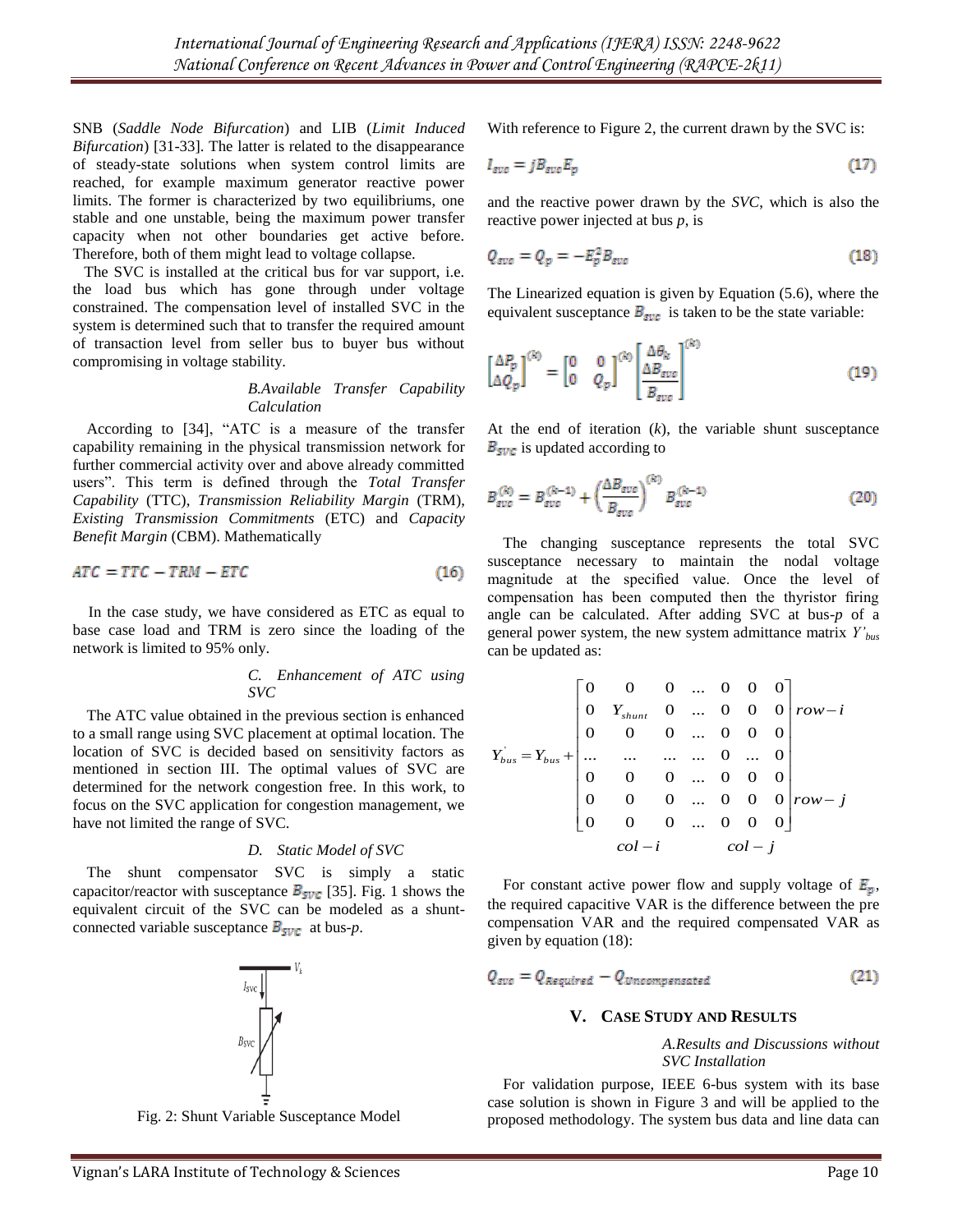be found in [36]. The power flow solutions are performed using PowerWorld® Simulator [37].



Fig. 3: IEEE 6bus System base case solution

From the base case solution given in Fig 3, out of 11 transmission lines, 5 lines are loaded more than 80% to their respective MVA limit. The increment in loading factor  $\lambda$  is zero for the system wide available transfer capability. It means a small increment in load will also causes to overloading of the transmission system. Under such type of operating conditions, it is worthwhile to evaluate available transmission capacity for bilateral contracts in open access.

Static voltage constrained ATC is determined using NR method convergence. The load on the system is increased with constant power factor up to NR method fails to converge. With this step, the system wide total transfer capability (VSTTC) or maximum loading point i.e. SNB point is determined for analysis of voltage instability. The voltage security constrained ATC using Equation (16) is determined without SVC installation and the results are given in Table 1.

The PV curves for three cases as mentioned in Table 1 are shown in Figures 4, 5 and 6 respectively. From the figures, we can conclude that the optimal location of MVR support for voltage stability margin enhancement in the network is varying depending upon  $V_{min}$  constrained bus. The various bilateral transactions and corresponding ATC values in open market are evaluated and the results are given in Table 2. The observable information from the same table is, the ATC is determined and limited by transmission line constraint also. This indicates clearly the need of optimal location of FACTS devices in real deregulated system [38].

TABLE. I. VOLTAGE STABILITY ANALYSIS

| Source<br><b>Bus</b> | $\lambda$ (p.u) | <b>VSTTC</b> | <b>VSATC</b> | Loss<br>(MW) | $V_{\min}$ bus |
|----------------------|-----------------|--------------|--------------|--------------|----------------|
|                      | 1.8             | 378          | 168          | 163.109      |                |
|                      | 2.3             | 483          | 273          | 155.939      |                |
|                      | 1.9             | 399          | 189          | 184.720      |                |

| Source<br>$\lambda$ (p.u)<br>MW<br>.MW<br>'Sink | Loss<br>MW | line<br>$\mathbf{v}_{\text{max}}$ |
|-------------------------------------------------|------------|-----------------------------------|
|-------------------------------------------------|------------|-----------------------------------|

| $1 - 4$ | 1.03 | 5.076 | 215.076 | 7.300 | $1 - 5$ |
|---------|------|-------|---------|-------|---------|
| $1 - 5$ | 1.02 | 2.135 | 212.135 | 7.103 | $1 - 5$ |
| $1-6$   | 1.03 | 5.076 | 215.076 | 7.274 | $1 - 5$ |
| $2 - 4$ | 0    | 0     | 210     | 6.128 | $2 - 4$ |
| $2 - 5$ | 0    | 0     | 210     | 6.128 | $2 - 4$ |
| $2 - 6$ | 0    | 0     | 210     | 6.128 | $2 - 4$ |
| $3 - 4$ | 0    | 0     | 210     | 6.157 | $3-6$   |
| $3 - 5$ |      | 0     | 210     | 6.157 | $3-6$   |
| $3-6$   |      |       | 210     | 6.157 | $3-6$   |



Fig. 4. PV Curves when Bus 1 is as a Source



Fig. 5: PV Curves when Bus 2 is as a Source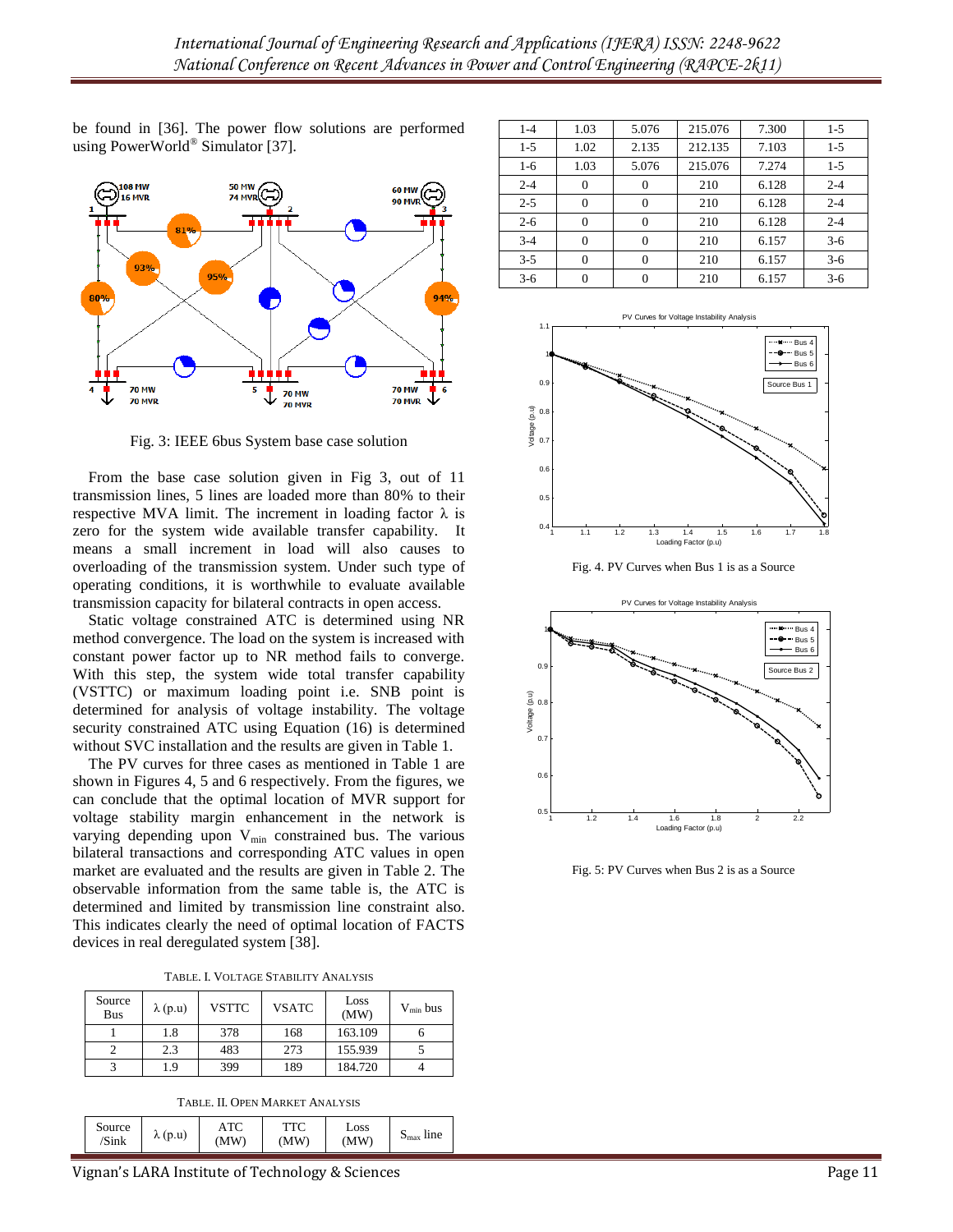

Fig. 6: PV Curves when Bus 3 is as a Source

#### *B.Results and Discussions with SVC Installation*

The location for SVC installation is considered at the three load buses i.e., buses 4, 5 & 6. The SVC with 10MVR is placed at each bus and the corresponding VRF & LFF are determined for the selection of optimal bus. The graph for various factors with different SVC locations is given in Figure 4. From the results, the location of SVC at bus 5 having higher values of benefit factors compare with other locations. This indicates that if SVC is placed at bus 5 results in system loss reduction and voltage depressions at critical points. Hence, the final SVC location for installation is bus 5 favored in all the aspects.



Fig. 7. Voltage Rise & Loss Fall Factors with various SVC locations

*C. Results and Discussions of Open Market with SVC Support*

The case studies carried out in the previous section are once again repeated with SVC support. Various point-to-point transactions with SVC support by satisfying all system operating constraints are given in Table III. For better understanding, we have provided the simulation models of PowerWorld<sup>®</sup> Software as a Figures 8, 9, 10 and 11 for different cases. It can also be eye-catching of congestion elevation by SVC support in all the cases.

| Source<br>/Sink | $\lambda$ (p.u) | <b>ATC</b><br>(MW) | Loss<br>(MW) | $Smax$ line | Loss with SVC<br>(MW) |
|-----------------|-----------------|--------------------|--------------|-------------|-----------------------|
| $1 - 4$         | 1.043           | 3                  | 7.96         | $2 - 4$     | 7.55                  |
| $1-5$           | 1.114           | 8                  | 8.66         | $1-5$       | 8.19                  |
| $1-6$           | 1.086           | 6                  | 8.25         | $3-6$       | 7.83                  |
| $2 - 4$         | 1.057           | $\overline{4}$     | 8.14         | $2 - 4$     | 7.74                  |
| $2 - 5$         | 1.143           | 10                 | 8.72         | $1-5$       | 8.27                  |
| $2 - 6$         | 1.086           | 6                  | 8.23         | $3-6$       | 7.83                  |
| $3-4$           | 1.043           | 3                  | 7.94         | $2 - 4$     | 7.55                  |
| $3 - 5$         | 1.214           | 15                 | 8.98         | $1-5$       | 8.50                  |
| $3-6$           | 1.079           | 5.5                | 8.04         | $3-6$       | 7.65                  |



Fig. 8. ATC Calculation from Bus 1 to Bus 5





TABLE. III. OPEN MARKET ANALYSIS WITH SVC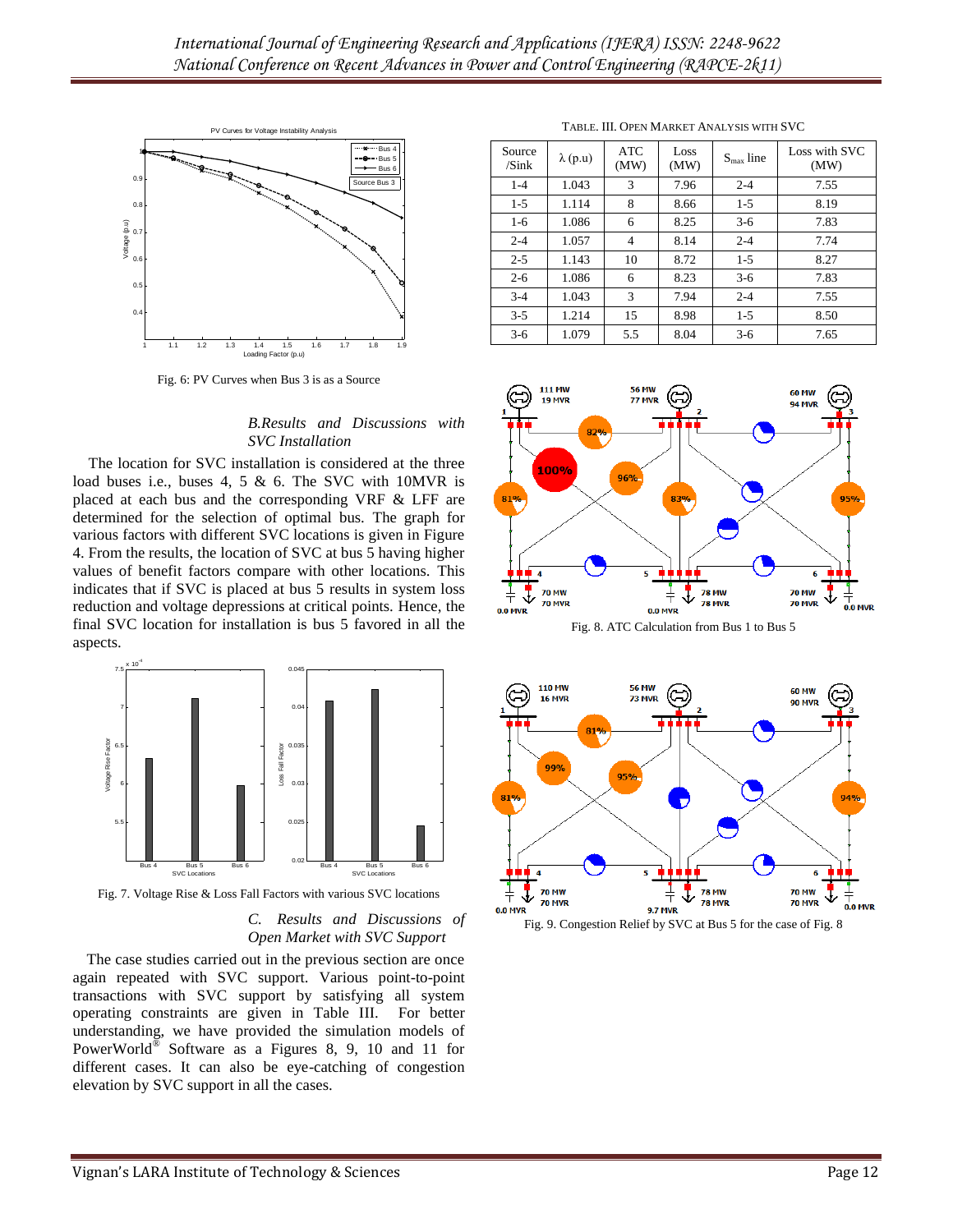

Fig. 10. ATC Calculation from Bus 2 to Bus 5



Fig. 11. Congestion Relief by SVC at Bus 5 for the case of Fig. 10

### VI. CONCLUSIONS

This paper reviews the necessity of reactive power support in the present open access power market. One of the FACTS devices SVC is placed optimally based on sensitivity indices. The minimum amount of VAR support by SVC for network security is obtained and consequently the location of SVC is finalized based on MVAR required for congestion relief. Enhanced ATC values with congestion free network are obtained by suitable SVC location and its compensation level. The voltage and loss benefit factors can easily gives the solution for SVC optimal location. A simple 4 bus system has been used and the results obtained in the case study are validating the proposed methodology for SVC location to improve the system performance in the presence of point to point transactions in the system. The optimal location of SVC improves the security margin in terms of enhanced ATC in the network.

#### **ACKNOWLEDGMENT**

The authors wish to thank the Management of *Dhanekula Institute of Engineering & Technology*, Vijayawada AP, INDIA and the principal, *Dr. K. Ravi* for their constant encouragement to this work.

#### **REFERENCES**

- [1]F.D. Galiana and M. Ilic, "A Mathematical Framework for the Analysis and Management of Power Trans. under Open Access*," IEEE Trans. on Power Systems",* Vol.13, No. 2, May 1998, pp. 681-687.
- $[2]$ R.S. Fang and A.K. David, "Optimal Dispatch under Transmission Contracts‖, *IEEE Trans on Power Systems*, Vol.14, No.2, May 1999, pp. 732-737.
- [3]R.S. Fang and A.K. David, "Transmission Congestion Management in an Electricity Market", *IEEE Trans. Power Systems,* Vol. 4, No.3, August 1999, pp. 877-883.
- [4]Narain G. Hingorani and Laszlo Gyugyi, "Understanding *FACTS: Concepts and Technology of Flexible AC Transmission Systems*‖, Wiley IEEE Press, December 1999.
- [5] "Static Var Compensator Models for Power Flow and Dynamic Performance Simulation", IEEE Special Stability Controls Working Group, *IEEE Trans. On Power Systems*, Vol. 9, No. 1, Feb. 1994.
- [6] E. Larsen, N. Miller, S. Nilsson and S. Lindgren, "Benefits" of GTO-Based Compensation Systems for Electric Ut ilit y Applications‖, *IEEE Trans. on Power Delivery*, Vol. 7, No. 4, October 1992, pp. 2056-2064.
- [7] G.D. Galiana et al, "Assessment and Control of the Impact of FACTS Devices on Power System Performance‖, *IEEE Trans on Power Systems*, Vol. 11, No. 4, Nov. 1996, pp. 1931-1936.
- [8] T. Gomez, J. Lumbreas, and V. Parra, "A Securityconstrained Decomposition approach to optimal reactive power planning," IEEE Trans. on Power Systems, Vol. 6, pp. 1069-1076, August 1991.
- [9]S. Graville and M. Lima, "Application of decomposition techniques to VAR planning: Methodological & Computational Aspects," IEEE Trans. on Power Systems, Vol. 9, pp. 1780-1787, Nov. 1994.
- [10]V. Ajjarapu, P.L. Lau, S. Battula, ―*An optimal reactive power planning strategy against voltage collapse"*, IEEE Trans. Power System. 9 (2) (1994) 906–917.
- $[11]$ N Yorino, E.E. El-Araby, H. sasaki, and Sh Harada," A new formulation for FACTS allocation for security against voltage collapse,"IEEE Trans. Power Systems, Vol. 18,No.1,pp3-10,February 2003.
- [12]J.G. Singh, S.N. Singh and S.C. Srivastava, "An Approach for Optimal Placement of Static Var Compensators Based on Reactive Power Spot Price", *IEEE Transactions on Power Systems*, Vol. 22, Issue 4, Nov. 2007, pp. 2021- 2029.
- [13]Roberto Mínguez, Federico Milano, Rafael Zárate-Miñano, and Antonio J. Conejo, "Optimal Network Placement of SVC Devices", *IEEE Trans. on Power Systems*, Vol. 22, No. 4, Nov. 2007 pp. 1851-1860.
- [14]Gotham D. J., Heydt G.T., "Power Flow Control and Power Flow Studies for Systems with FACTS Devices", IEEE Trans on Power Systems Vol.13, No. 1, pp. 60-65, February 1998.